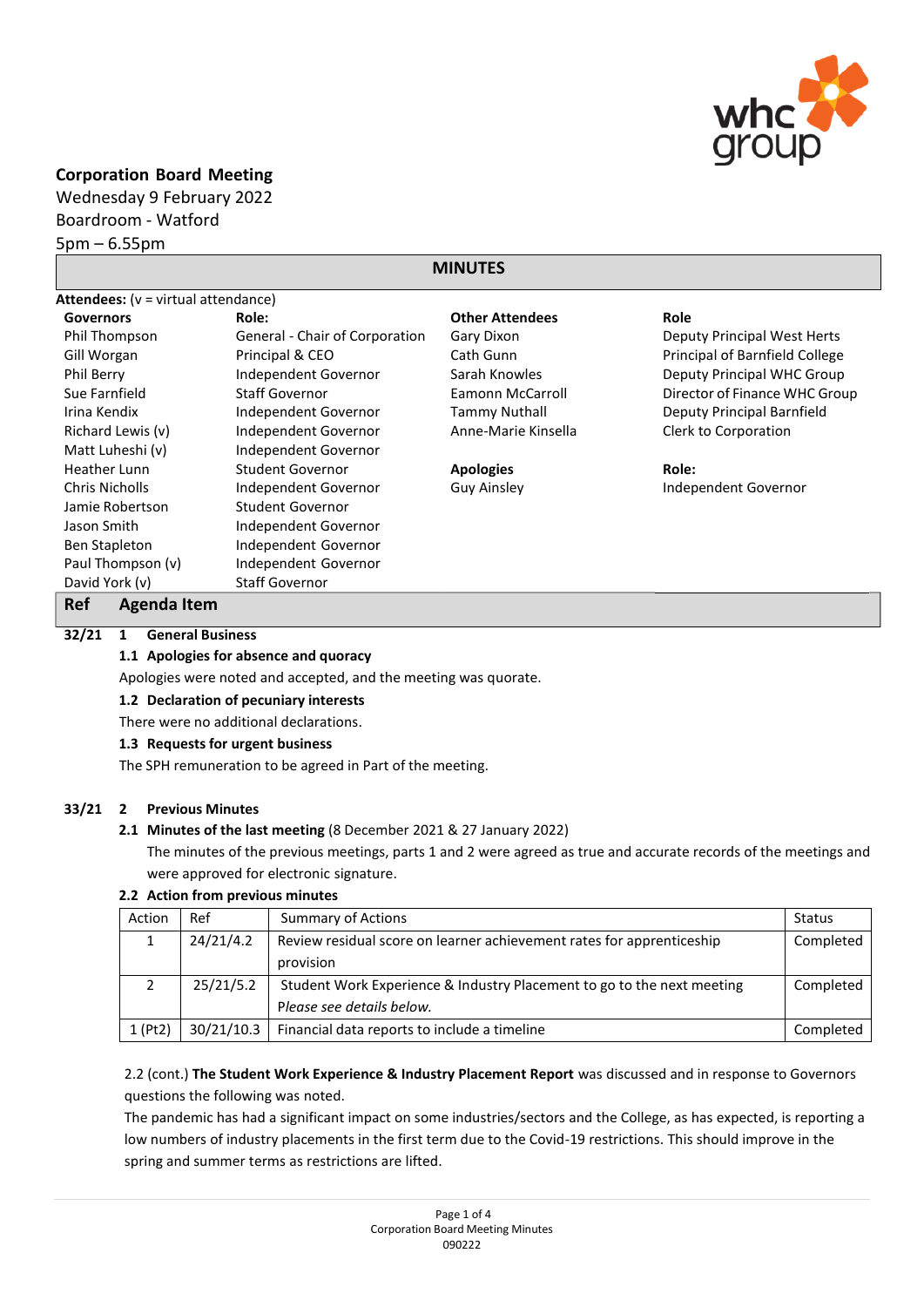

Since the report was published in December the gap between Barnfield and West Herts in terms of work placements is narrowing, and opportunities are shared equally across the Group. The College has also increased the number of employers in Luton and the overall position is now more aligned to Hertfordshire. The College's centralised employer liaison team will focus on increasing the number of employers needed to support students to develop the skills linked to their intended destinations. .

The report was received and noted by the Board.

## **2.3 Matter arising not on the agenda**

There were no matters arising not on the agenda.

#### **34/21 3 Principal's Report**

The Principals Report had been circulated in advance of the meeting for the Boards' consideration.

The Principal highlighted that the Ofsted Report was published; the FE Commissioner had been notified of the College's wish to withdraw from the merger selection process with Central Beds College (CBC) and the bid for the Institute of Technology (IoT) had not been successful.

In response to Governors questions the Principal said the College hoped to be able to continue working with the University of Hertfordshire on curriculum development. In addition, the College would develop their own level 4 & 5 qualifications and pursue alternative partners. The funding for the IoT building at Hemel will need to be sourced elsewhere.

Students required to isolate were being supported to learn at home if they were well enough.

Cyber training for staff will be completed by the end of February, additional phishing exercises will be carried out during the remainder of the academic year.

Governors queried if there would be future application opportunities for an IoT. The Principal advised that this seemed unlikely at this point.

The public consultation for phases 2 & 3 at Barnfield was positive. The planning application will be submitted next week. Governors were delighted with the Barnfield College student reaching the final 3 of the Student of the Year Awards (Motor Vehicle). The Principal will pass congratulations to the teacher and student concerned.

The Board noted the Principals report.

## **35/21 4 Ofsted Inspection Feedback**

The Principal for Barnfield College (CG) who acted as the nominee for the recent College Ofsted Inspection, gave a presentation on the feedback given by Ofsted. CG explained that the published report was limited to the number of words it contained and this presentation would give the Board the full details of Ofsted's feedback as received by CG as the nominee. The outcome was noted, and the grade profile was as follows:

| $\bullet$ | <b>Education Programmes for Young People</b> | Good        |
|-----------|----------------------------------------------|-------------|
| $\bullet$ | Adult                                        | Outstanding |
| $\bullet$ | Apprenticeship                               | Outstanding |
| $\bullet$ | <b>High Needs</b>                            | Outstanding |
| $\bullet$ | Quality of Education                         | Good        |
| $\bullet$ | <b>Behaviour and Attitudes</b>               | Good        |
| $\bullet$ | Personal Development                         | Outstanding |
| $\bullet$ | Leadership and Management                    | Outstanding |

CG went though each area outlining in detail the strengths, weaknesses and continued college focus areas. The grading of 'outstanding' for Apprenticeships and High Needs is particularly well regarded. Technical skills being learnt by students was commended as well as the links between on and off job training. There are strengths in skills for employment and end destinations and the level of understanding by students for equality, diversity, prevent and sexual harassments is very high.

The 'outstanding' grade for Leadership and Management was commended. It was noted that although not contained within the report, feedback about governance was very positive and that Governors provided good levels of support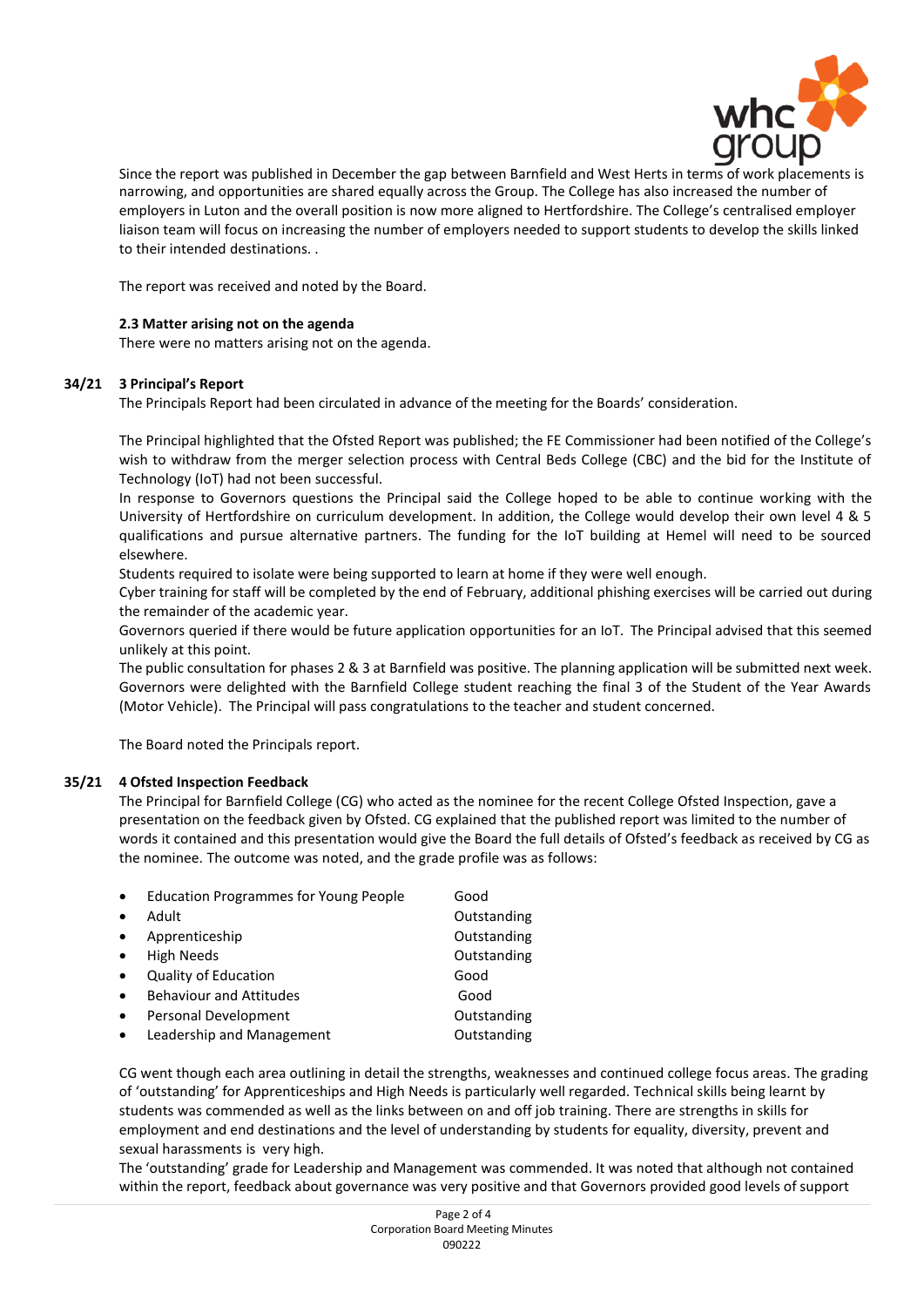

and challenge through their diverse skillset and had a clear oversight of safeguarding and the College's strengths and weaknesses.

Responses from parents and staff surveys had been extremely high The Report would be shared with parents and relevant stakeholders. Student Governors confirmed that the report represented how they felt about their College. The Board thanked and congratulated CG and the College for all their hard work.

#### **36/21 5 Strategic Review and Planning**

The Principals Report on Strategic Review and Planning had been circulated in advance of the meeting for the Boards' consideration. The following points were discussed and clarified.

The College's Strategic Plan is at the end of its timeframe and work to refresh the plan has been paused until some key factors are better understood. The key factors are: The Covid-19 pandemic and its impact on the economy and skills; The FE White Paper: Skills for Jobs and a merger between West Herts College and Central Beds College.

In response to Governors questions the Principal said the College had been invited to lead a collaborative response across the Hertfordshire area as part of the Skills Accelerator programme. School and Employment Plans are in place setting out the regional and local labour market context and job specific skills requirements . Project Bravura is delivering skills beyond the vocational qualifications, to meet specific employers' needs, these are delivered and certificated by the College. Project Meliora is providing additional job-specific skills, over and above those gained by primary qualifications, for adults and apprentices. Government priorities are plans to develop Local Skills Improvement Plans (LSIP), further increase collaboration with providers and employers, and extend technical qualifications. The Board discussed the balance between collaboration and competition and the College's current status and impact with regards to existing collaborations. The College has good and effective links with local providers and employers.

A full suite of T-Levels will be offered in September 2022. The requirement to complete Maths and English for T-Levels has been removed, it is still a requirement to have an industry placement. The funding for overlapping BTEC qualifications has been withdrawn and this is a concern to the College and the FE Sector. T-levels are currently running as pilots and the uptake is low across England. Some universities are not recognising T-Levels for entry to university, this is a concern and has led to the College's decision to offer A-Levels from September 2022 at some campuses. The interest so far from young people has been positive. A dedicated A-level team will be recruited. The College continue to lobby against the issues around T-Levels.

The funding for higher level courses remains limited. The College is looking to create n a more modulated HE offer.

The White Paper outlines changes to Governance which includes the requirement for an annual self-assessment (SAR) and an external review of governance at least every 3 years. The College's Annual Self-Assessment process will start in the Summer and include a specific focus on Governance, followed by an external review of Governance in the Autumn or Spring terms.

#### **Central Beds College Merger -** *Confidential item - Please see part 2 of the minutes*

**ACTION 1** – Draft Strategic Plan to be brought to the Corporation Meeting in July 2022. **ACTION 2** – Final draft Strategic Plan to be ready for the Corporation Meeting in October/November 2022.

#### **37/21 Governance and Governors' Reports**

#### 6.1 **Learning Walks; Visits and events feedback**

The Chair held one to one meetings with the independent governors during January. Feedback had been given to the Principal and Clerk. Independent Governors had noted that at this this time they all wished to stay on when their terms of offices expired. This will be reviewed and discussed as and when terms of office require renewal.

#### 6.2 **Corporation Membership**

No terms of office were due to expire and there were no vacancies. It was noted that the Board would like to improve its diversity, it was also key to recruit the right people with the right skills.